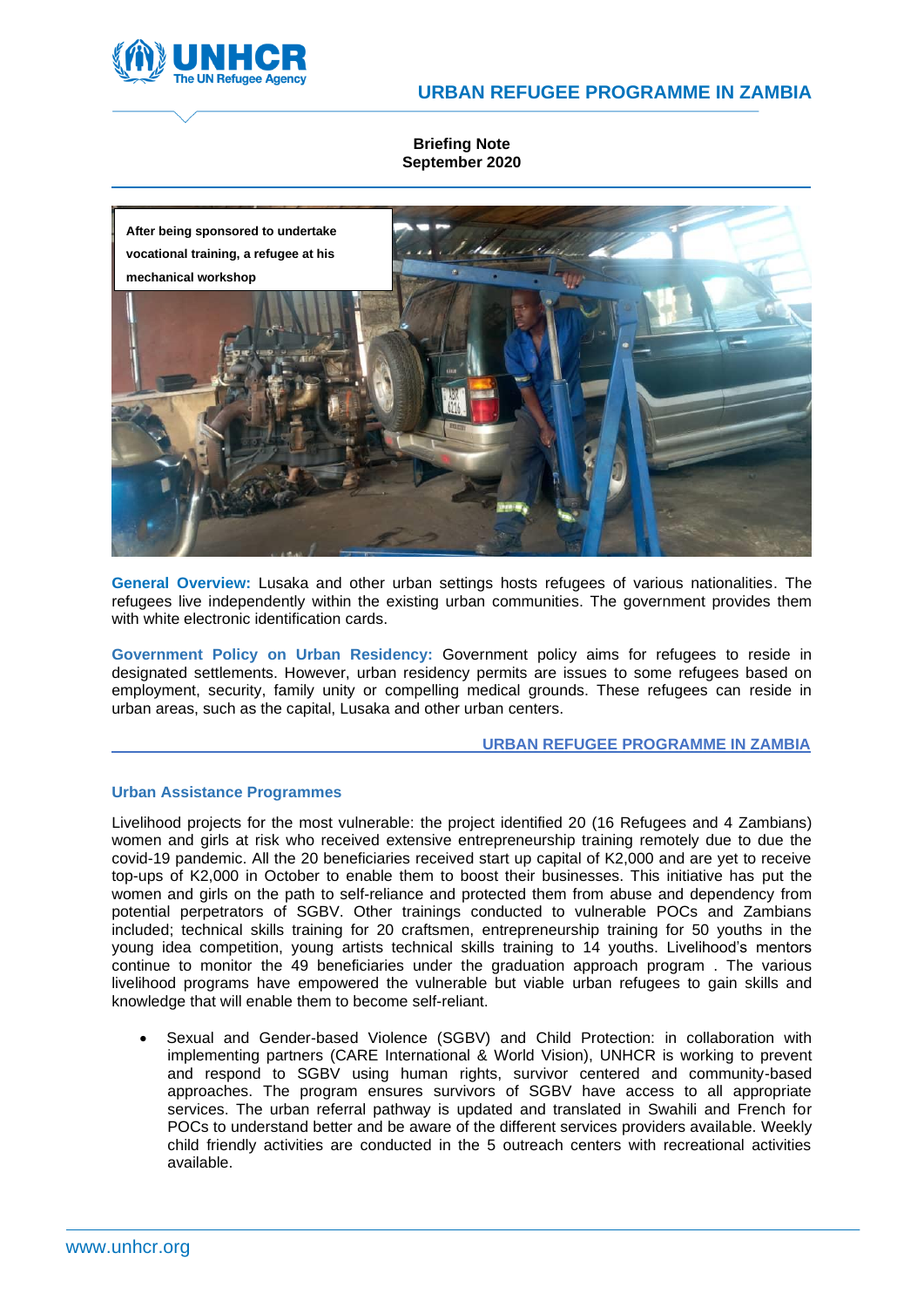

- Community Participation and Self-Management: refugees are actively involved in community outreach activities. Community action groups have been trained in case identification and management and the referral pathway. In order to strengthen community participation, monthly meetings with refugee leaders are held with UNHCR Protection unit.
- Education: due to limited funding, UNHCR provides support to some of the most vulnerable urban refugees. So far, 22 pupils in primary and secondary examination classes were fully supported with tuition fees. Assistance will be extended to 31 more pupils in non-examination classes who have reopened schools after closure due to the COVID-19 pandemic.
- Detention monitoring: UNHCR, working with the Office of the Commissioner for Refugees, undertakes monitoring of correctional facilities with the aim to intervene on behalf of detained refugees to ensure they are released.
- Provision of Health Services: a Government health post located at the Makeni transit center is open during weekdays and provides health services to both refugees and the host community. The health implementing partner AAHZ runs a referral home in Chalala Township and coordinates medical referrals from the settlements and extends assistance of procuring prescribed drugs and payments of medical examinations for the most vulnerable refugees living in urban areas.
- The most vulnerable of urban refugees with specific needs are provided with quarterly subsistence allowance to help supplement on their daily basic needs.

# **Criteria for Urban Residency:**

- Medical: for medical reasons, a refugee can reside in an urban to allow for proximity of medical facilities. Refugees require a referral letter from a medical institution.
- Education: one must hold a valid Study Permit to receive education out of the settlements.
- Investor/Employment: one must hold a valid Employment or Investor Permit.
- Security: on condition that, for various valid security reasons, one cannot reside in the settlements.
- **EXECT** Resettlement: refugees who stand to depart for resettlement or are finalizing the final stages of processing.
- Family Unity: this is an overarching reason, which may involve any of the above. For example, one's spouse might possess an Employment Permit, thereby allowing the family to join, derived from the right to family unity.

## **Facilities:**

- ❖ Makeni Transit Centre: provides accommodation for new arrivals and those pending RSD.
- ❖ Chalala House: Provides accommodation for medical referrals from the settlement.

|     | <b>Contextual Background</b>                                                       |                                 |
|-----|------------------------------------------------------------------------------------|---------------------------------|
| . . | Provision of psychosocial counselling                                              | UNHCR/CARE International /COR   |
|     | <b>Child Protection</b>                                                            | <b>UNHCR/World Vision</b>       |
| . . | SGBV/GBV prevention and response                                                   | <b>UNHCR/Care International</b> |
| . . | Support to persons with specific needs (Elderly, Persons living with disabilities) | UNHCR/CARE International        |

# Urban Refugee Programme : Who does What Where (3Ws)

| 9<br><b>Health/Nutrition</b> |                                                                          |                    |
|------------------------------|--------------------------------------------------------------------------|--------------------|
| <b>Activities</b>            |                                                                          | <b>Actors</b>      |
|                              | Primary health care and services                                         | MoH/ AAHZ          |
|                              | Vaccinations and anti-malaria campaigns                                  | MoH                |
|                              | Reproductive health and mental health                                    | MoH/AAHZ           |
|                              | Support to health centers with materials, essential drugs, mosquito nets | MoH/UNHCR          |
|                              | Nutritional rehabilitation/ Supplementary feeding                        | MoH/Care           |
|                              |                                                                          | International/AAHZ |